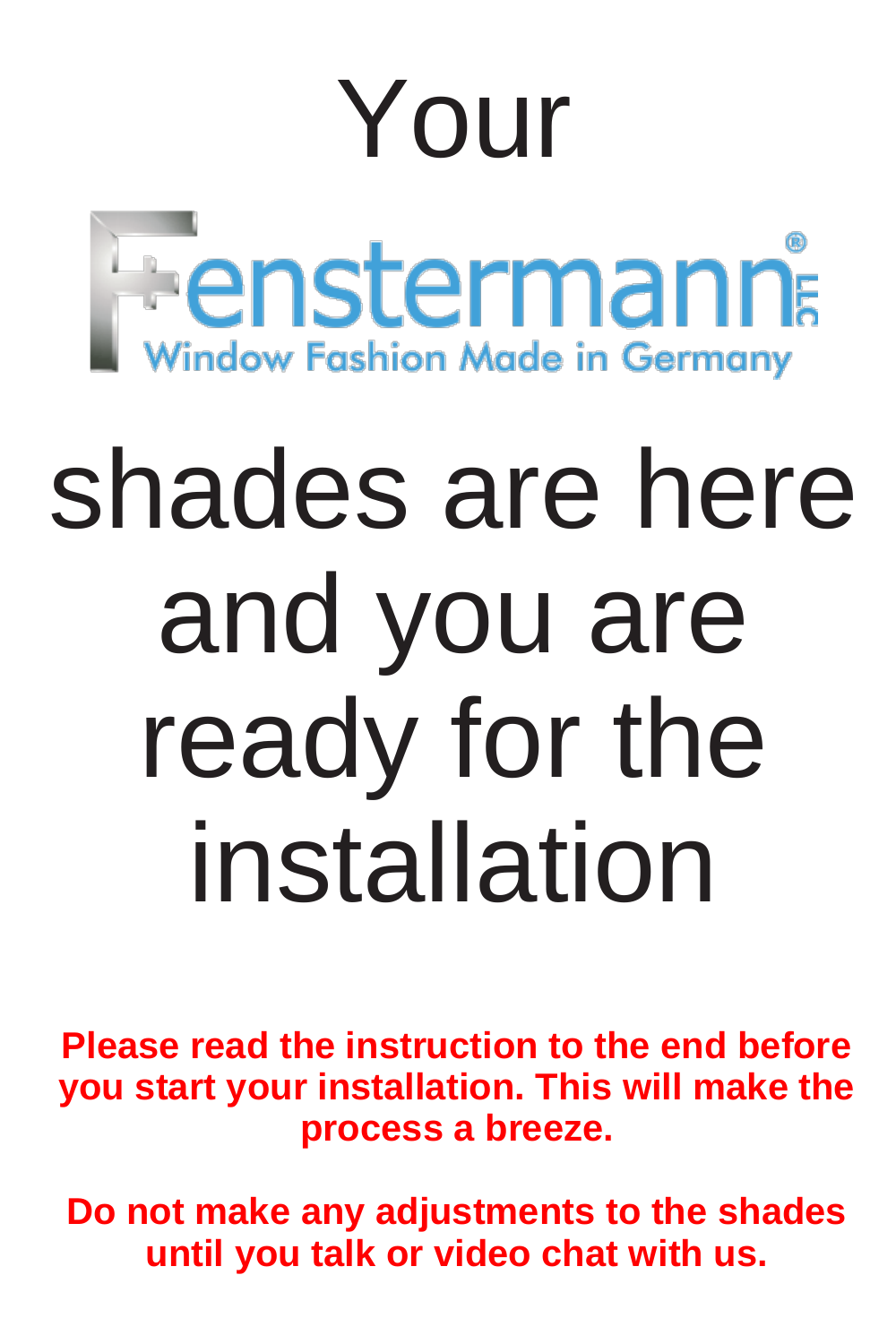## What is in the box?



### You don't need 'X'.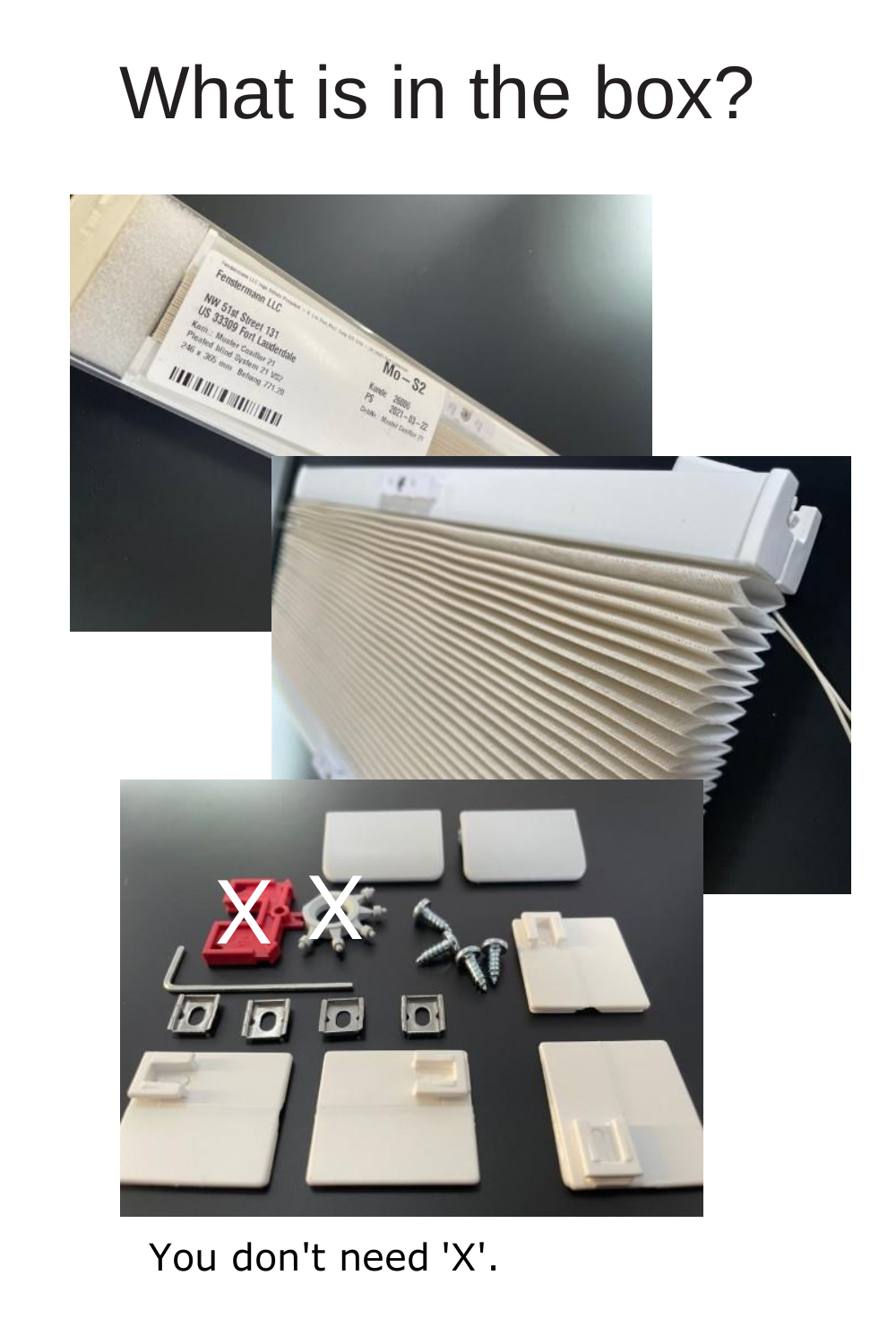Clean each corner of your window thoroughly with the supplied alcohol wipe and let it dry. Now put the double sided tape onto the clear glue plate and install one to each corner of your window as shown.



#### **Wait 24 hours before you hang the shades!!!**

In very rare cases it can happen, that the glue plate does not bond with the window frame. If this happens, you can use Epoxy Glue to glue the plates into place.

#### Click Video Link Below

[https://www.youtube.com/watch?v=SzNCZ8ZXvFQ](http://www.youtube.com/watch?v=SzNCZ8ZXvFQ)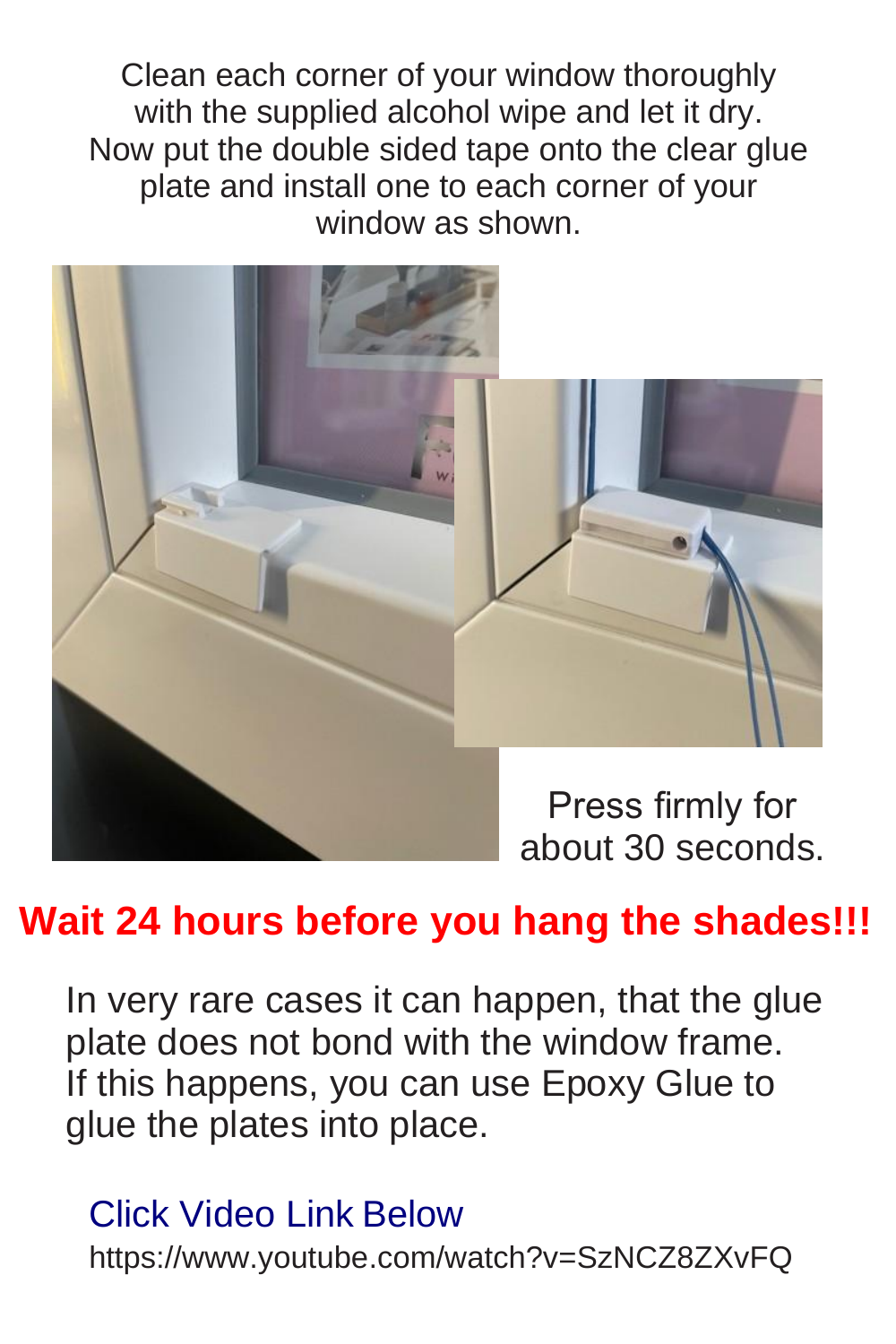Now it is time to take your shade out of the protective casing.

Unwind the string on each side carefully.



You will see two different mounting shoes. The one with the round magnet goes on the top.

Start with the top mounting part on both sides.

Slide the mounting shoe over the Wonder bracket. The string must face the trim or window frame. (the pic shows the bottom shoe).

As a trick, use your right hand for the left shoe and vise versa.

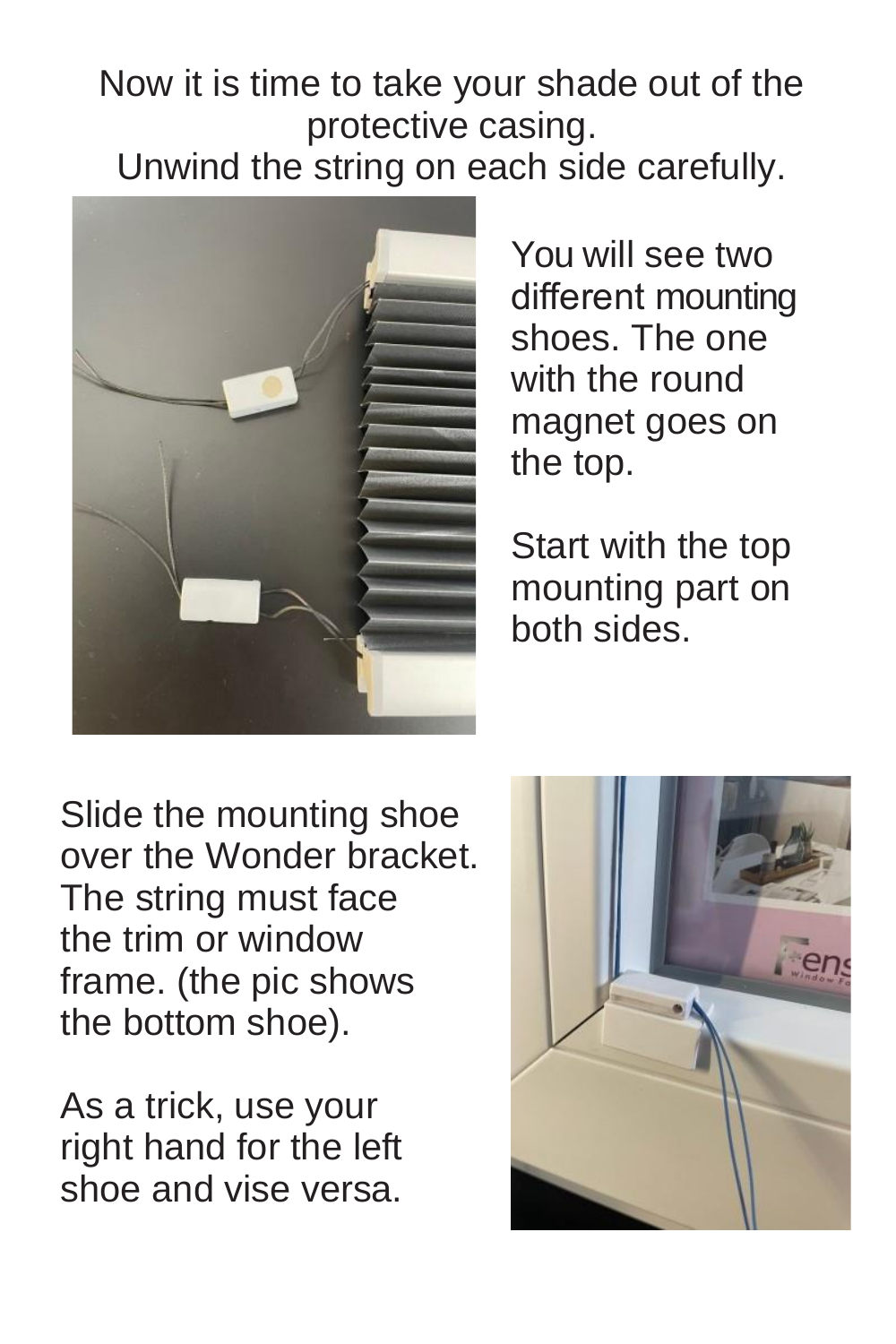The last mounting shoe is on tension pull it and slide it over the remaining metal bracket.

Now it is time to install the handles to your shade. Slide them over the already installed adapters on the shade.



Now your shades are ready to use.

### Great Job!